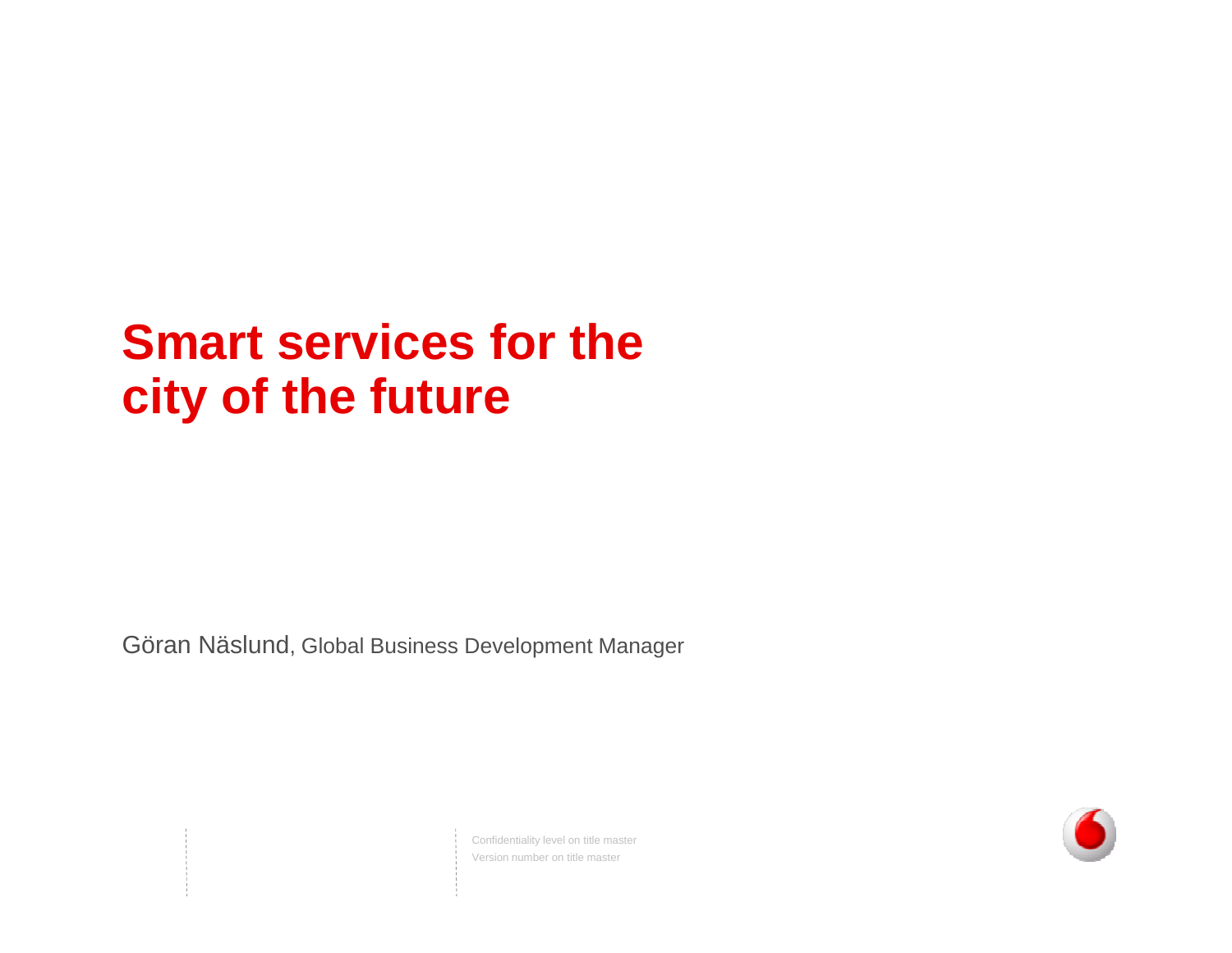### **Vodafone**

**The world's leading gp mobile telecommunications group**

**Established in 1984 in N b G t B it i Newbury, Great Britain** 

**340 million customers around the world with a footprint across more than 70 countries**

**Strong financial health Group revenue of £44.5 billion\* & Group EBITDA of £14.7 billion\*** 

**valuable brand in Europe**

2

**Vodafone Global Enterprise dedicated to serve large, multi-national customers**



**Vodafone's financial strength and footprint is <sup>a</sup> key enabler for <sup>a</sup>** Recognised as the most **and in the successful partnership** 

\*at 31st March 2010

Confidentiality level on title master Version number on title master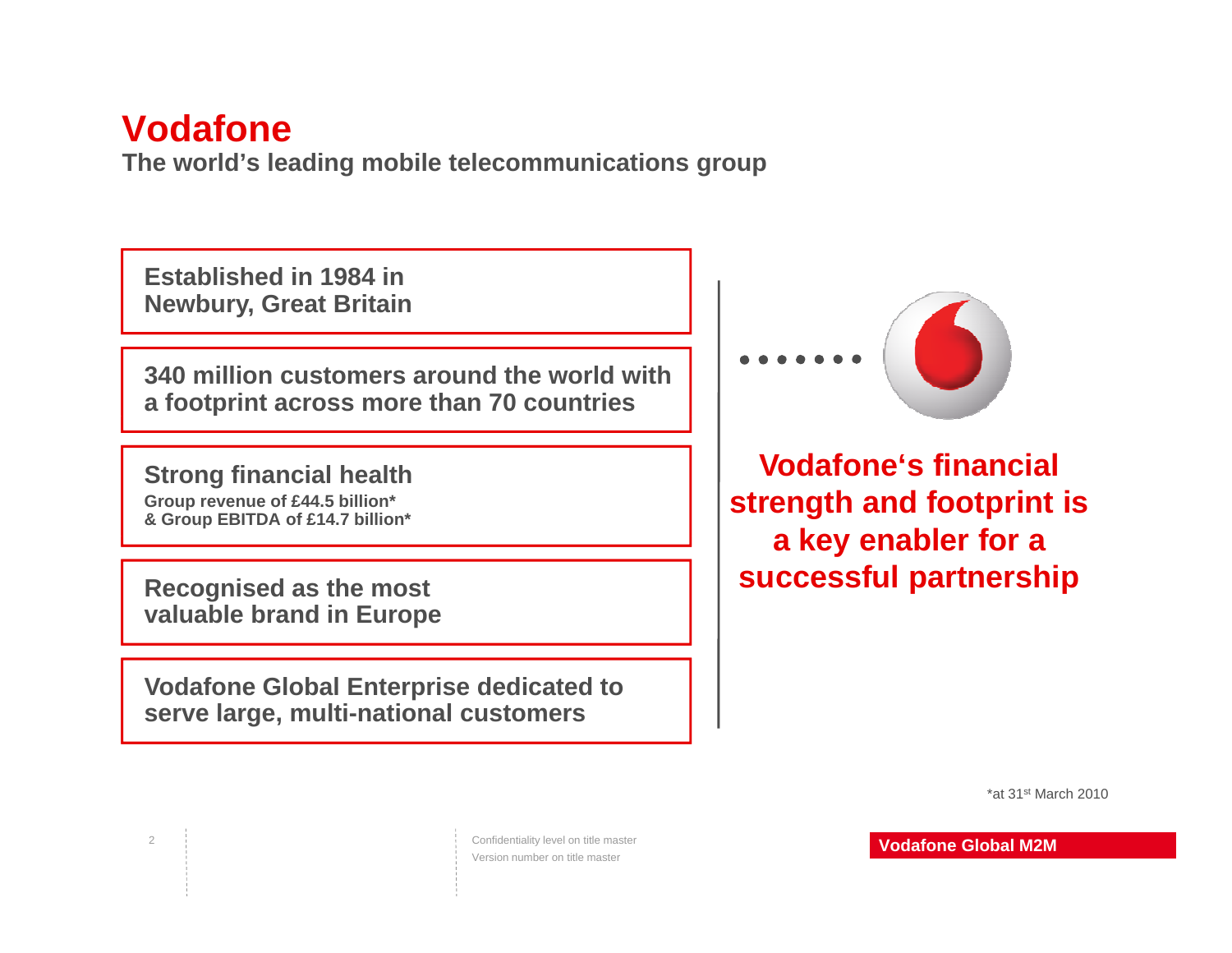## **What is Machine to Machine?**

**M2M connects devices via wireless networks to customer applications to enable remote control of processes and data exchange**



Confidentiality level on title master Version number on title master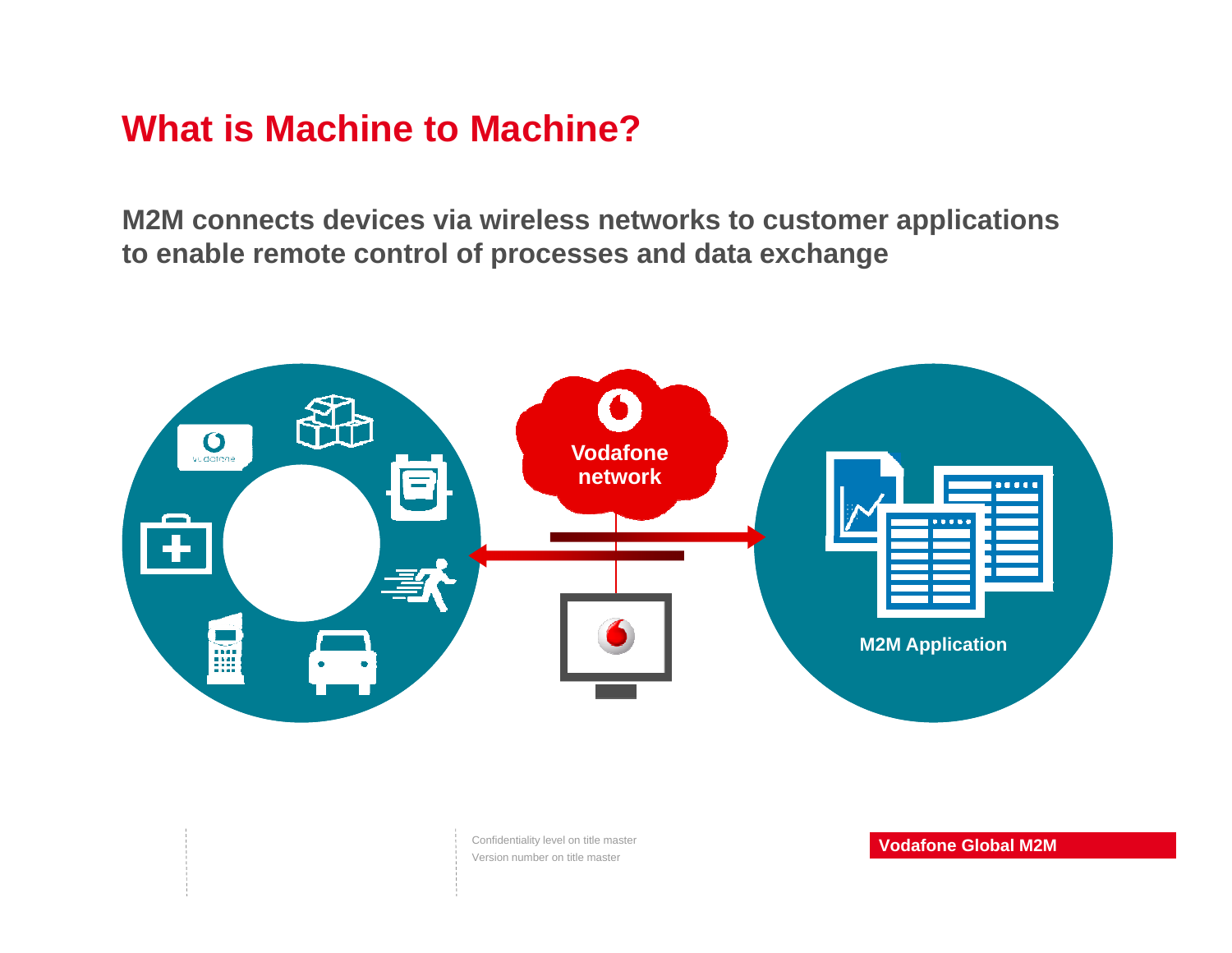## **M2M technology is being used for…**



4



Confidentiality level on title master Version number on title master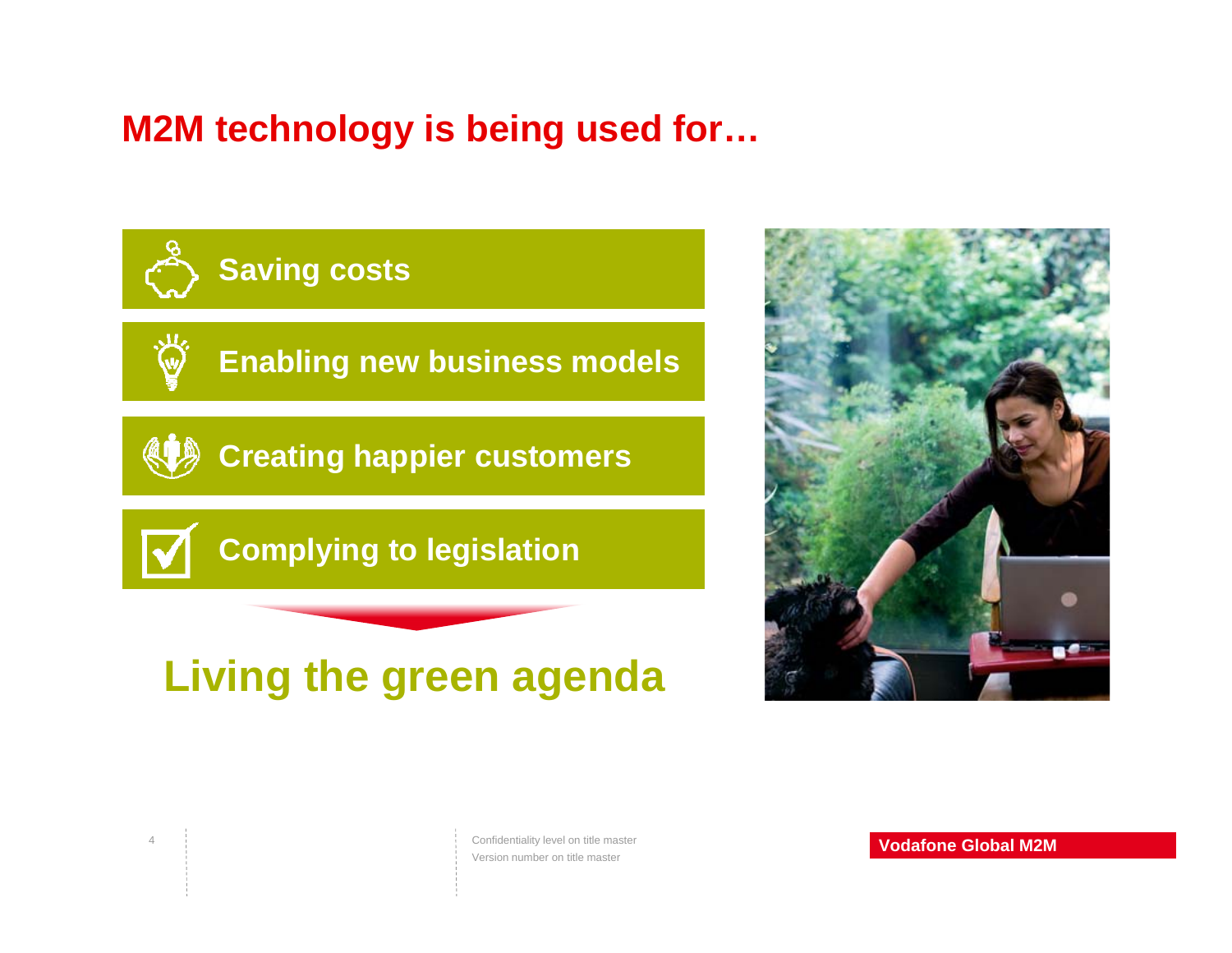## **Mobile Telecom improving energy efficiency and tackling climate change**

- Dematerialisation
- Smart manufacturing
- Smart logistics
- Smart cities
- Smart Grids

5

## **T t l i b 2020 To al savings by 2020 – €43 billion in energy costs, 113Mt in CO2**

Confidentiality level on title master Version number on title master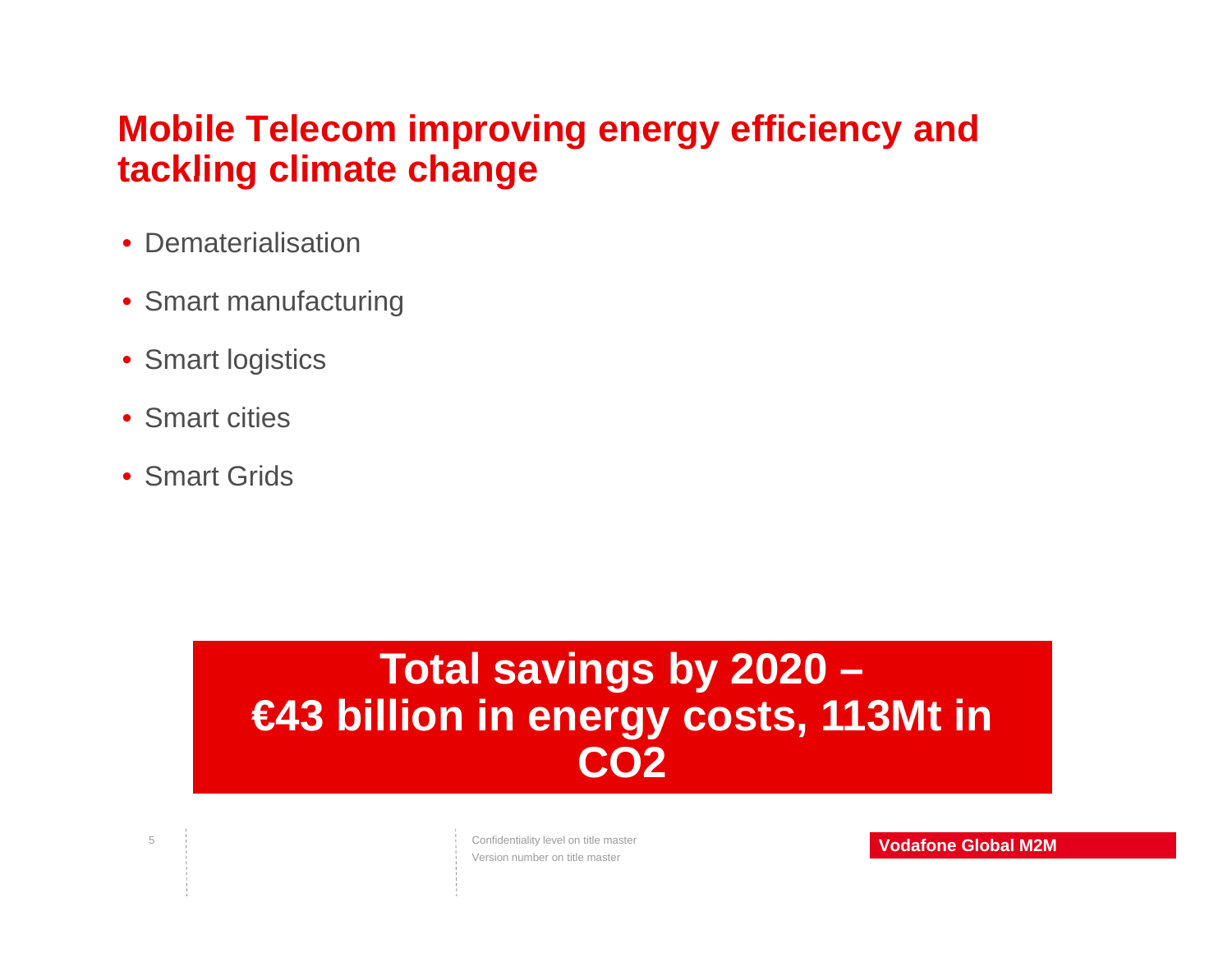## **In the Smart Grid Communication is vital**

- Most applications are business critical
- A Smart Grid must be based on open standards
- $\bullet\,$  Encourage a manifold of service providers
- Adoptable to future services like micro generation and VTG
- Smart Meters are the gateway to the Grid and the first important step
- Requirements must not be set to low

6



Confidentiality level on title master Version number on title master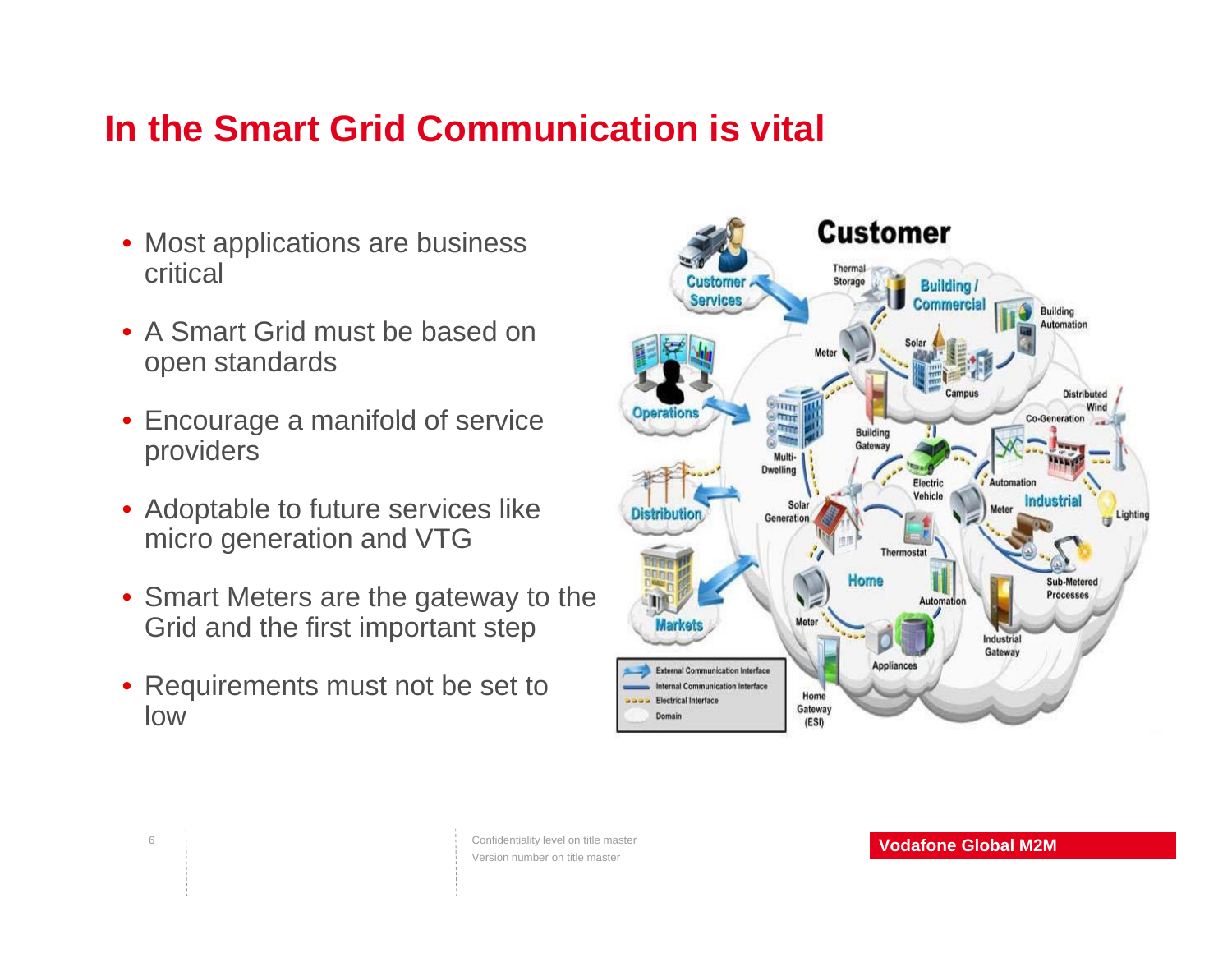## **Success factors**

- Standardisation and interoperability
- $\bullet$  Incentives and legislation
- Cost & benefit analysis based on the cost of <u>not</u> creating a Smart Grid
- Roll out of smart meters
- Pilots and best practice
- Consumer involvement and awareness

Confidentiality level on title master Version number on title master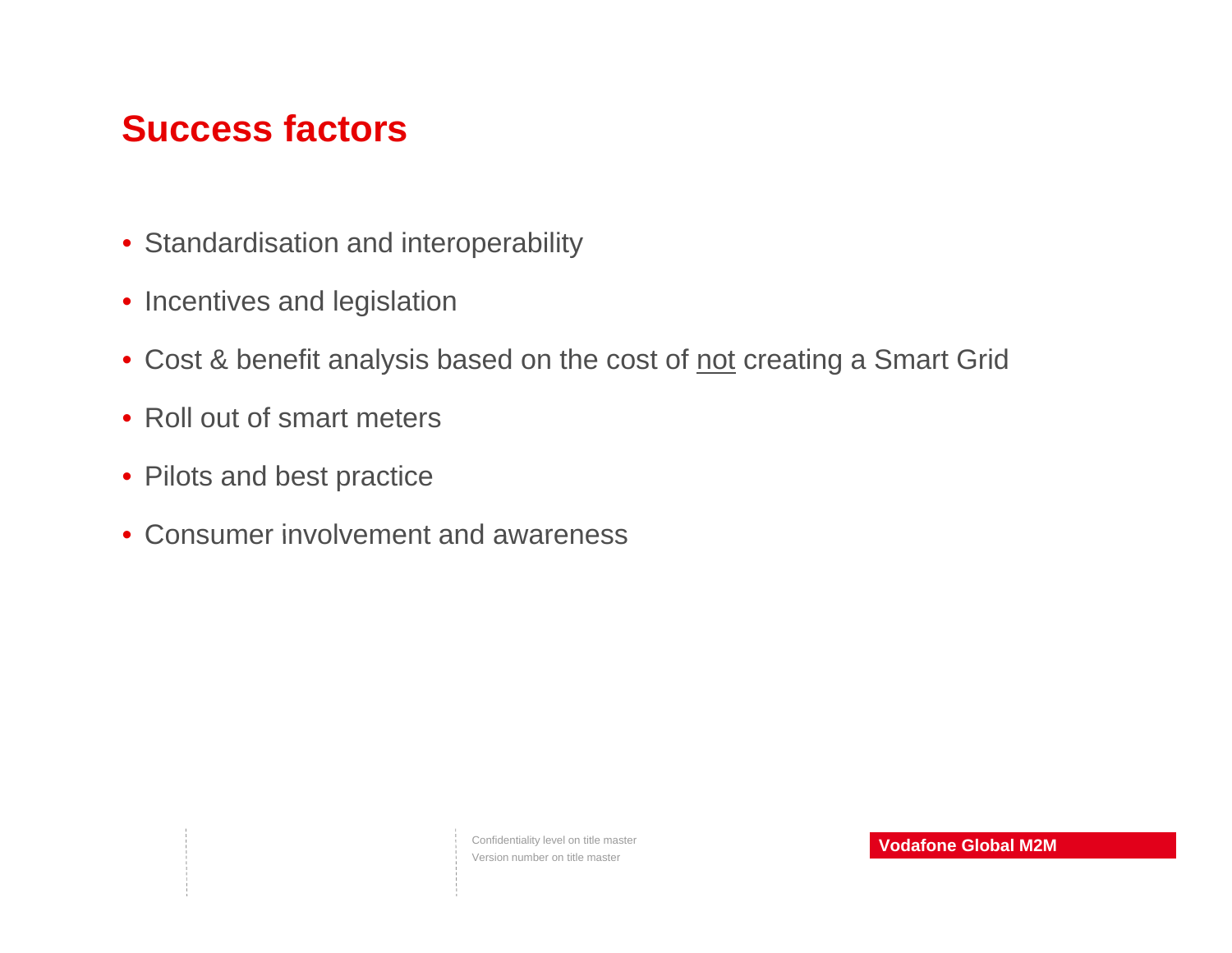## **Summary**

- **Mobile Telecom can significantly lower the carbon impact and save energy**
- **The industry will do its part but investments must be stimulated and sometimes legislated to speed up the adoption rate**
- **Standardisation and interoperability is vital for large scale interoperability for implementation and to secure future development**
- **When doing a cost & benefit analysis status quo is not an option**
- Society as a whole will benefit not only those who bear the **investments**